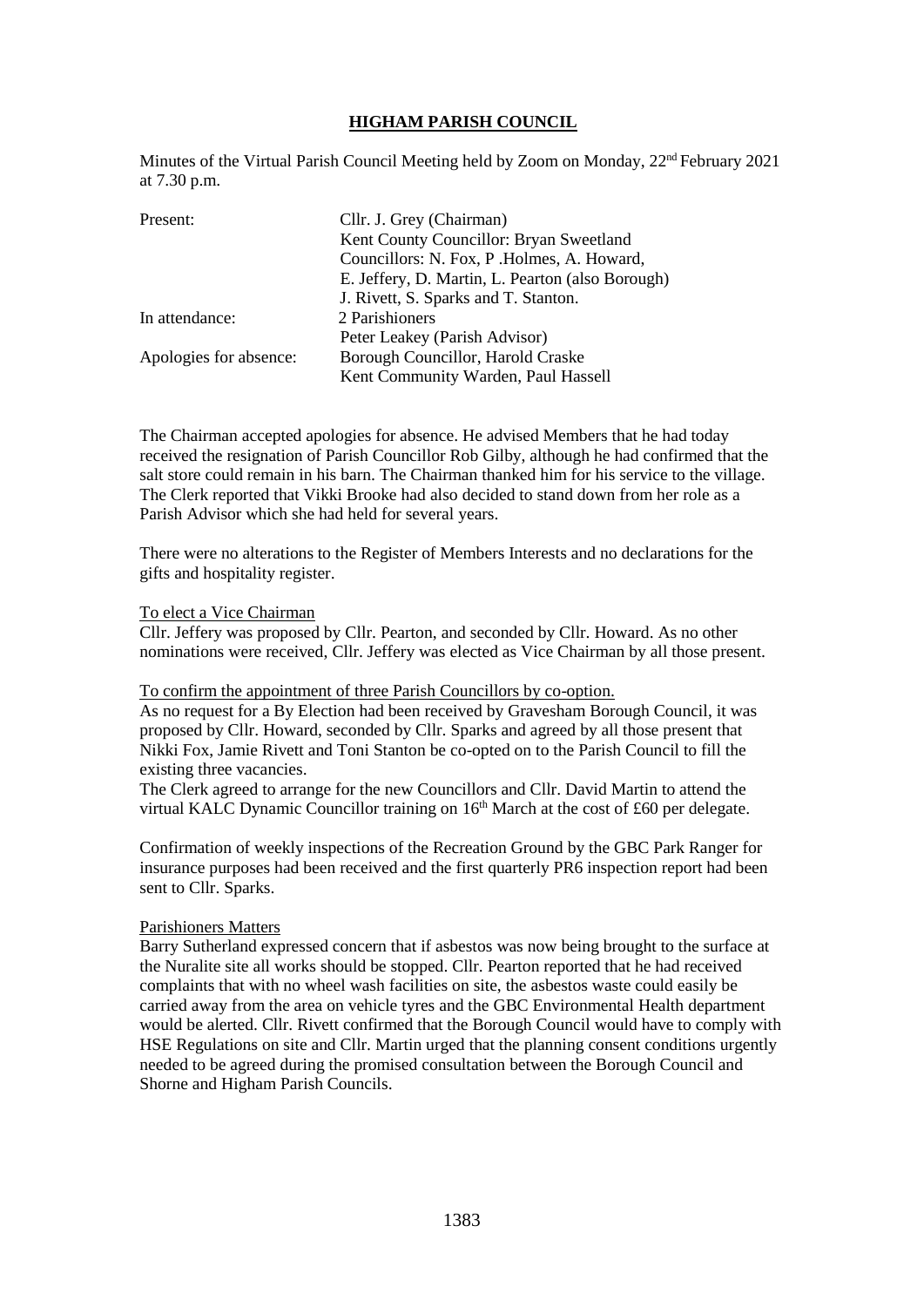## Community Reports

#### Higham Speedwatch

Peter Leakey reported that Speedwatch sessions remained suspended due to the lockdown on the advice of Kent Police.

## Kent Community Warden

The Clerk reported that Paul Hassell had advised her that complaints had been received about the Gads Hill lay by suffering fly tipping and also overnight HGV parking which had led to the use of the area as a public toilet.

Cllr. Pearton understood that in the Canterbury area lorries parking in country lanes and causing fly tipping could be clamped. Cllr. Martin queried that this might be in conjunction with a by law to stop overnight parking.

## Kent Police

Jo Hartley had advised the Parish Council that she was no longer the PCSO for Higham and had been replaced by Ellie Middleton. Ellie hoped to be able to attend the next Parish Council meeting.

The Minutes of the Parish Council Meeting, held on Tuesday,  $12<sup>th</sup>$  January 2021, were confirmed and signed

## Matters arising from the Minutes (not appearing elsewhere)

The Clerk reported that:-

a. P. 1380 Highway Improvement Plan. Details of the £1385 cheque cashed by KCC for the TROs had been sent to Cllr. Sparks.

b. P. 1380 Higham Memorial Hall. Members agreed a revised quotations for CCTV installation to the Pavilion for £4524.00 (incl. VAT) and £3930.00 (incl. VAT) for the Memorial Hall. They also approved the installation of the new steel fire doors to the Changing Rooms extension at the Memorial Hall for the cost of £4719.60 (incl. VAT). c. P. 1380. Wainscott Surgery. Following the last meeting, the Surgery at Wainscott started offering COVID vaccinations. Many local volunteers had been marshalling the car park. d. P. 1381. Railway Bridge Fencing. KCC had now accepted responsibility for the replacement of the damaged fencing on the railway bridge and had issued a reference number for its repair.

## Parish Street Lighting

Cllr. Martin had studied the former Parish Street Lighting Agreement carefully and noted that all the lighting assets would revert back to the Parish Council from April 2022 unless they were suitable for conversion and adoption by KCC. As large numbers of lights on wooden poles would not be accepted by KCC, and this reduced the size of the lighting stock dramatically, he proposed that the Borough Council should be asked to provide the name of its contact at UK Power Networks and allow sight of the current agreement between them.

#### Annual Parish Newsletter 2021

The Clerk reported that copy material was still being collected in at the present time and those reports to be prepared by Councillors were discussed. The front cover would feature Pat Oakeshott who had died in January.

## Allotments

Cllr. Sparks had circulated papers to Members prior to the Meeting. Councillors agreed a revised version of the current allotment agreement which emphasised the need to keep plots in good condition and that they must be handed back in a workable state or the outgoing tenant would be charged for the necessary work to make it fit to rent to a new tenant. Allotment invoices would be sent out early in the allotment year and so any plots given up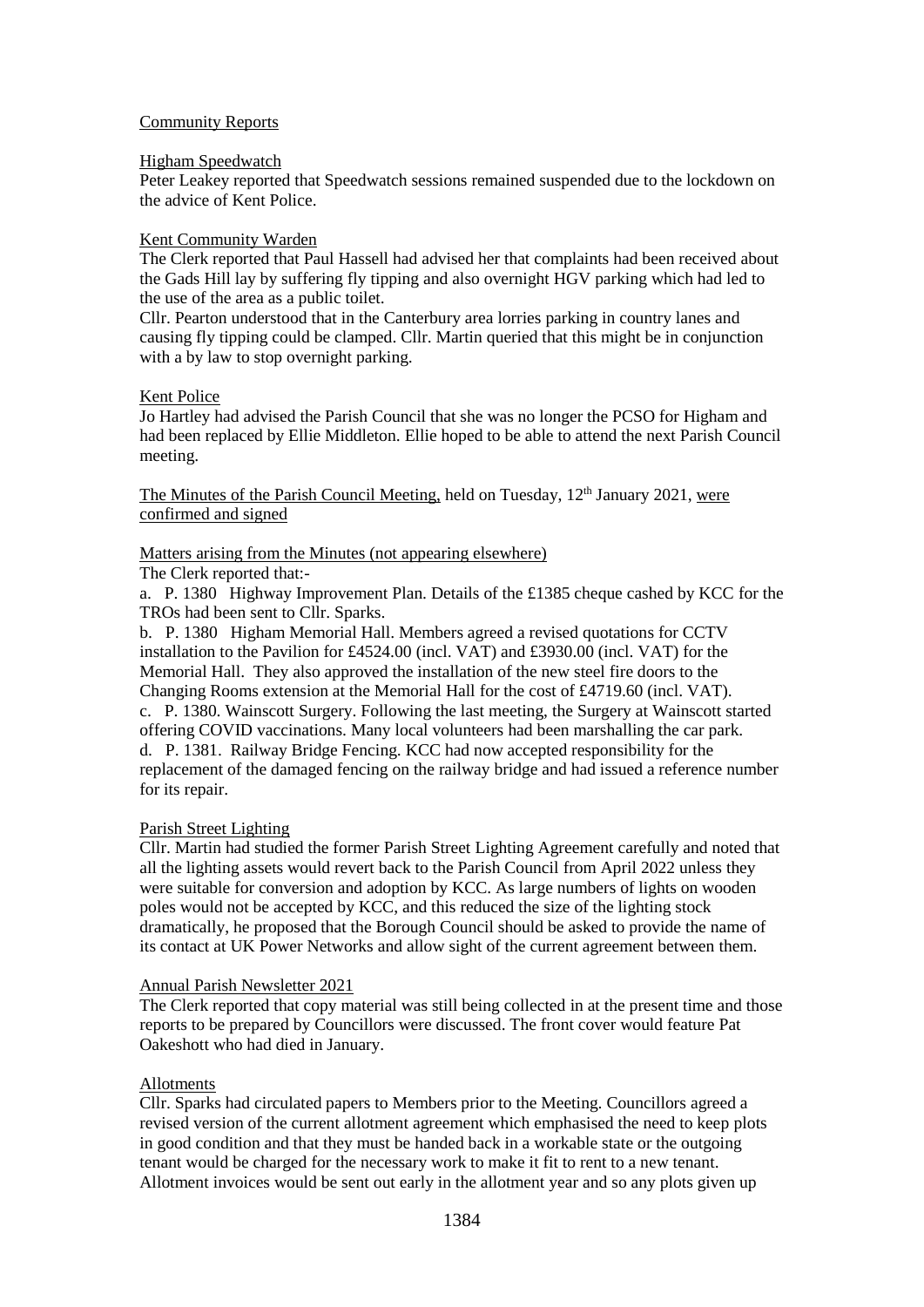could be offered immediately to those on the waiting list. Vehicles needed to be driven carefully on site and parked considerately. Future items under consideration included increasing the number of taps on site, improvements to the parking areas and flattening the surface of the track down the allotment gardens. Cllr. Fox agreed to join the Allotment Committee of Cllrs. Sparks and Howard.

#### Recreation Ground tree surgery and sleeper replacement

Cllr. Sparks had circulated papers to Members prior to the Meeting giving comparison figures received from several contractors to carry out tree works in different areas in and around the Recreation Ground. Councillors were asked to consider these figures carefully and contact Cllr. Sparks direct with their chosen contractor.

Two quotations of £9,000 and £14,000 had been received for the renewal of the supporting wall at the Recreation Ground, constructed from railway sleepers, but others were still awaited.

## Report from the meeting of Parish Council Chairmen.

The Chairman expressed concern that the Leader of Gravesham Borough Council had stated that the Borough Council had been informed by the Government that the number of new homes delivered in the Borough was falling below required levels and that they must now look to grant permission for any application that can show the development being proposed is sustainable. This was particularly relevant within Higham due to the potentially large areas to be considered for development, as highlighted in the recent "Stop the Green Belt Grab" campaign. It had also been reported that only 20% of all Parish Council Clerks within the Country held a formal vocational qualification.

## Housing Needs Survey – 2020

Copies of the Rural Housing Needs Survey, published in December 2020, had only just been released by the Borough Council and had been distributed to Members prior to the Meeting. Further discussion of this report would form a future agenda item. Cllr.Stanton agreed to join the Chairman on the Rural Housing Committee.

#### To amend dates for Parish Council Meetings in 2021

The Clerk reported that it seemed unlikely that the government planned to renew the current remote meeting regulations which allowed Parish Council Meetings to be held via Zoom. Current advice from KALC was to hold both the Annual Parish Assembly and the Annual Parish Council Meeting before the current legislation ran out on  $6<sup>th</sup>$  May. She therefore proposed that the Annual Parish Assembly (basic meeting only) should be held on Thursday, 29th April at 7.30 p.m. and the Annual Parish Council Meeting, followed by a Parish Council Meeting, should be held on Tuesday,  $4<sup>th</sup>$  May at 7.30 p.m., both by Zoom, and Members were in agreement with both of these dates.

#### Councillors' Matters.

#### County.

Cllr. Sweetland confirmed that the KCC budget increase this year would be 4.99% which comprised a 1.99% increase in Council Tax and an additional 3.00% increase for Social Care. The amount of money available for Members Grants would be halved from April. Kent County Council elections would be held on Thursday, 6<sup>th</sup> May.

#### Borough.

Cllr. Pearton reported that the Borough Council was quiet at the present time but that the COVID - 19 figures for Gravesham still remained relatively high.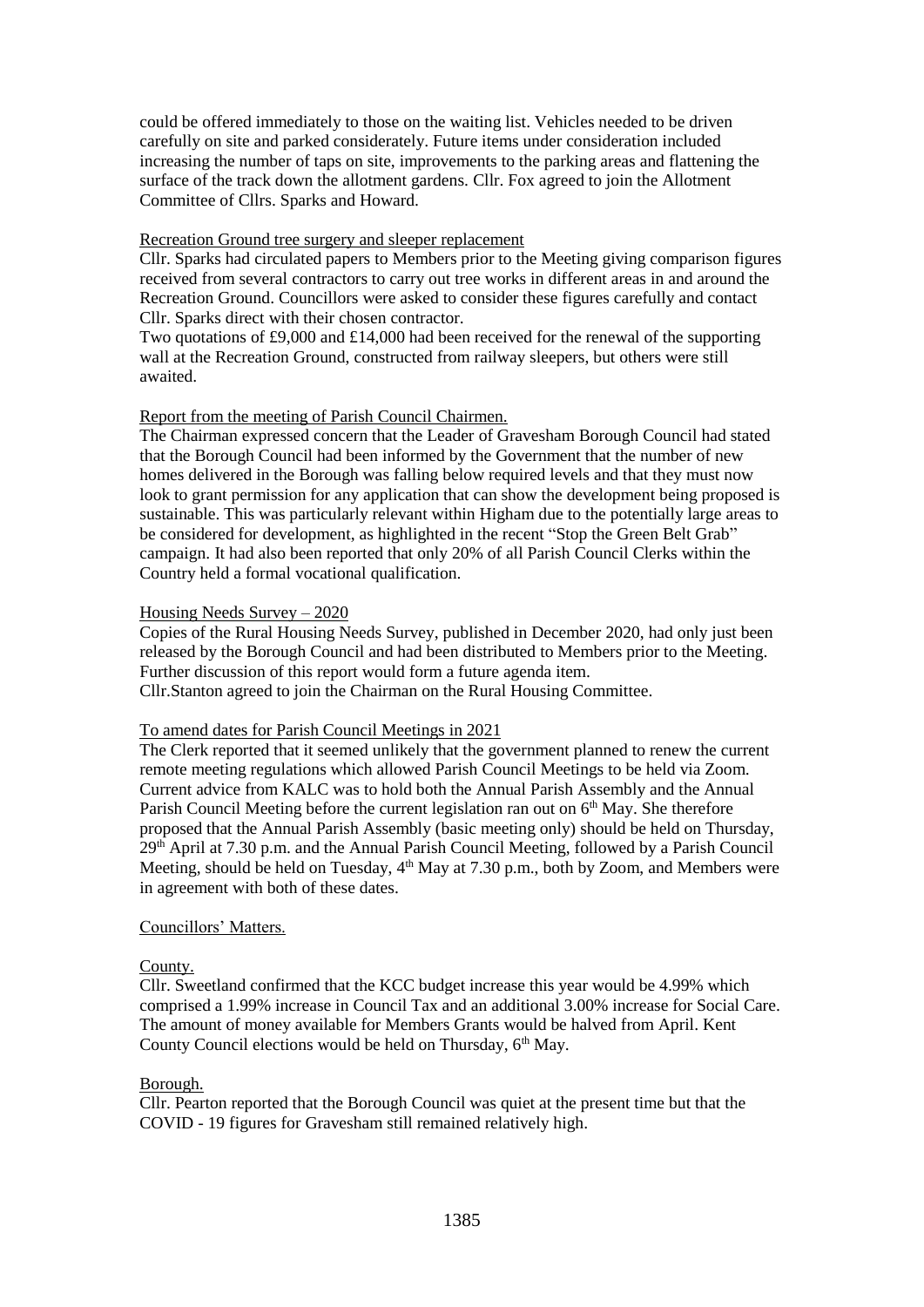# Parish.

Cllr. Martin reminded Members that they needed to be mindful as to how each of the large projects currently under discussion interacted with each other e.g. Highways England was concerned about extra traffic and the Nuralite site development interfering with the rebuilding of the A2/M2 junction and the Future Hoo Project had a very tight deadline to spend the money it had been allocated and the significant amount of work which needed to be carried out at Hoo Junction.

Cllr. Sparks asked for an update on the current situation regarding the Pavilion and the sub lease to be given at the next meeting.

Cllr. Jeffery reported fly tipping to Canal Road, which had since been collected, and a deep pothole outside The Knowle. Cllr. Sparks confirmed this had already been reported. Cllr. Jeffery confirmed that the mass vaccination centre in Gravesend at the Woodville Halls had been extremely busy with queues forming around the building.

The Chairman reported that he had been contacted by a local resident regarding fly tipping on Chalk Road in the vicinity of the garage.

## Reports.

## a. Planning.

The following planning applications had been received by the Planning Committee:-

Appln.no. 20201350 Abbey Farm Barn, Church Street

Application to remove condition 3 attached to planning permission reference number 20140546 for the; conversion of existing cowshed to a residential annexe incorporating living area, bedroom area, kitchen area and bathroom, together with ancillary works in association with the proposal as an annexe to the existing main barn residential conversion, to allow; the converted cowshed to be used as a separate dwelling.

Appln.no. 20201372 41A, Forge Lane

Retrospective application for a garage.

Appln.no. 20201373 41A, Forge Lane

Application for variation of condition 2 attached to planning permission reference 20191183 to replace plans 19FL-070819-P-003 Rev C and 19FL-070819-004 Rev C, approved as part of 20200634 with 19FL-070819-P-003-Proposed Plans-Rev E and 19FL-070819-P-004- Proposed Plans-Rev E respectively.

Appln.no 20201347 Dingley Dell, Gravesend Road

Conversion of two detached garages to a two bedroom annex.

Appln.no 20201290 Land South of Two Gates Hill, Town Road

Use of land for the stationing of X 28 caravans for occupation by seasonal agricultural workers, 8 caravans to be occupied all year round with 20 occupied in main season.

Appln.no. 20210121 Long Reach, Elm Close

Replacement of existing windows in existing rear extension with folding doors and installation of 2 new Velux roof lights.

## Finance.

The Clerk asked for approval for the items shown below, this being proposed by Cllr. Martin, seconded by Cllr. Howard and agreed by all Members.

| Clerks salary (January)                              | 1159.71 |
|------------------------------------------------------|---------|
| <b>KCC</b> (LGPS January)                            | 490.77  |
| HMRC (PAYE/NI January)                               | 202.06  |
| Clerk (Microsoft account for January)                | 54.72   |
| Externiture Ltd. (base for green roof shelter)       | 1320.00 |
| Plantscape Ltd. (summer liners for Dickens planters) | 123.36  |